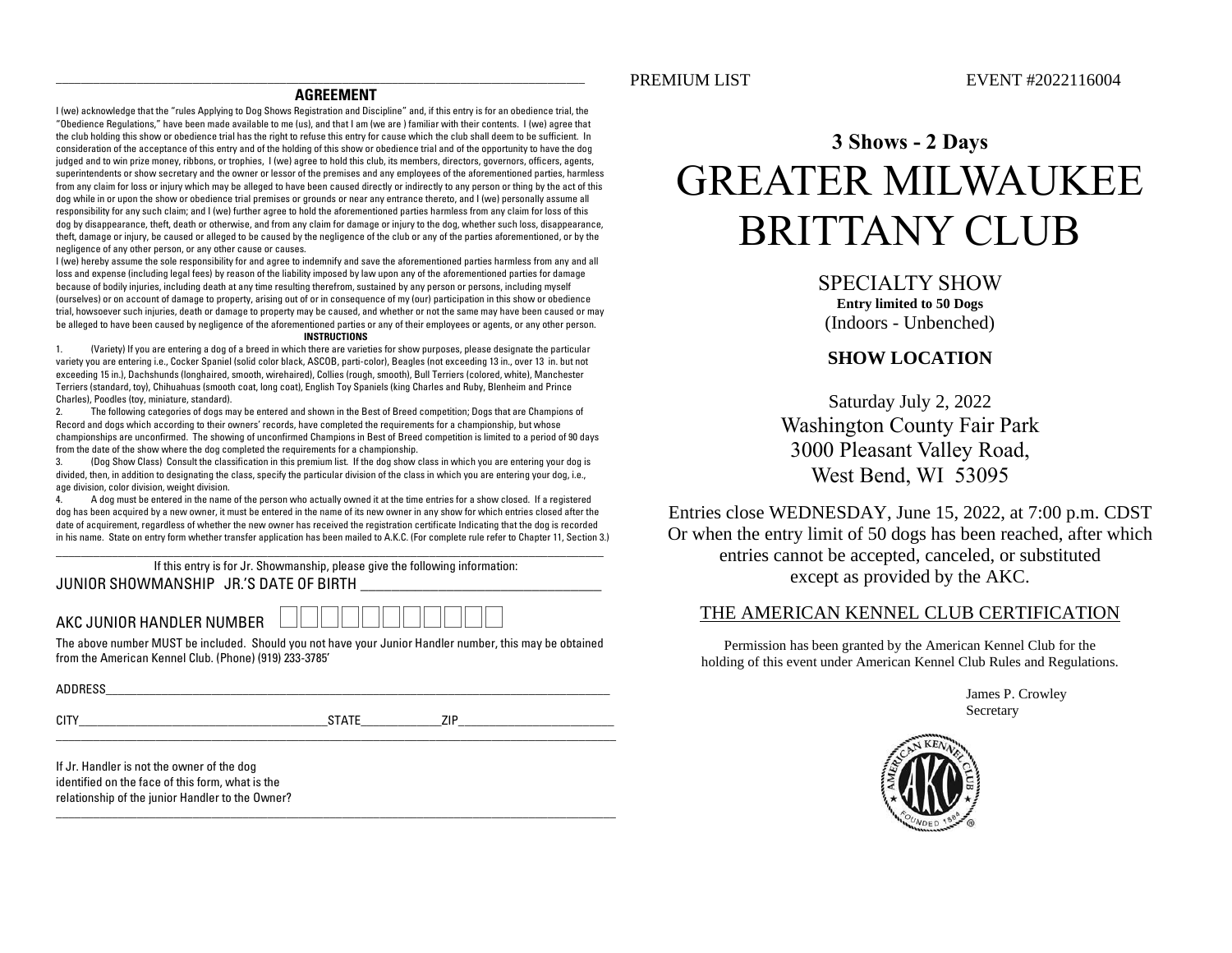### **ONE SITE:** 3 Breed Show Weekend **+**

Washington County Fair Park 3000 Pleasant Valley Road, West Bend WI 53095

### **Friday July 1, 2022**

Obedience and Rally Dock Diving & FCAT

**Saturday July 2, 2022** Kettle Moraine KC

All Breed & Obedience & Rally Dock Diving & FCAT Junior Showmanship

### &

**GMBC Specialty GMBC Puppy & Veteran Sweeps & Junior Showmanship**

**Sunday July 3, 2022** Kettle Moraine KC

All Breed & Obedience & Rally Junior Showmanship Dock Diving & FCAT

Foy Trent Dog Shows LLC Superintendent www.foytrentdogshows.com **\*\*\*Limits on Obedience & Rally & Dock Diving & FCAT See KMKC Premium for further details\*\*\***

## **Greater Milwaukee Brittany Club Raffle**

**If you would like to donate for our raffle Please contact either**

**Debbie Connell-Jagielski at (847)287-1524 or [Bizcuite@aol.com](mailto:Bizcuite@aol.com)**

**Debbie Lewandowski at (262)679-1057 or**

**[lewandowski\\_debbie@yahoo.com](mailto:lewandowski_debbie@yahoo.com)**

## **ADVERTISE IN OUR CATALOG**

#### **ADVERTISE YOUR FAVORITE BRITTANY**

IN THE GREATER MILWAUKEE BRITTANY CLUB

SPECIALTY SHOW CATALOG

ONE PICTURE WILL BE ACCEPTED ONLY

WITH FULL PAGE ADS

Full Page Ad with or without Picture........................\$25.00

Half Page Ad without Picture...................................\$15.00

Send Copy and Money to:

Thomas Jagielski 9912 261st Ave Salem Lakes, WI 53768 (847)287-1524

ALL ADS MUST BE RECEIVED BY JUNE 15, 2022

**SAVE \$\$\$ Don't be Disappointed PLEASE Pre-Order your Catalogs for \$2.00 with your entries!!!**

**Only a small number of Catalogs will be available at the show for \$5.00**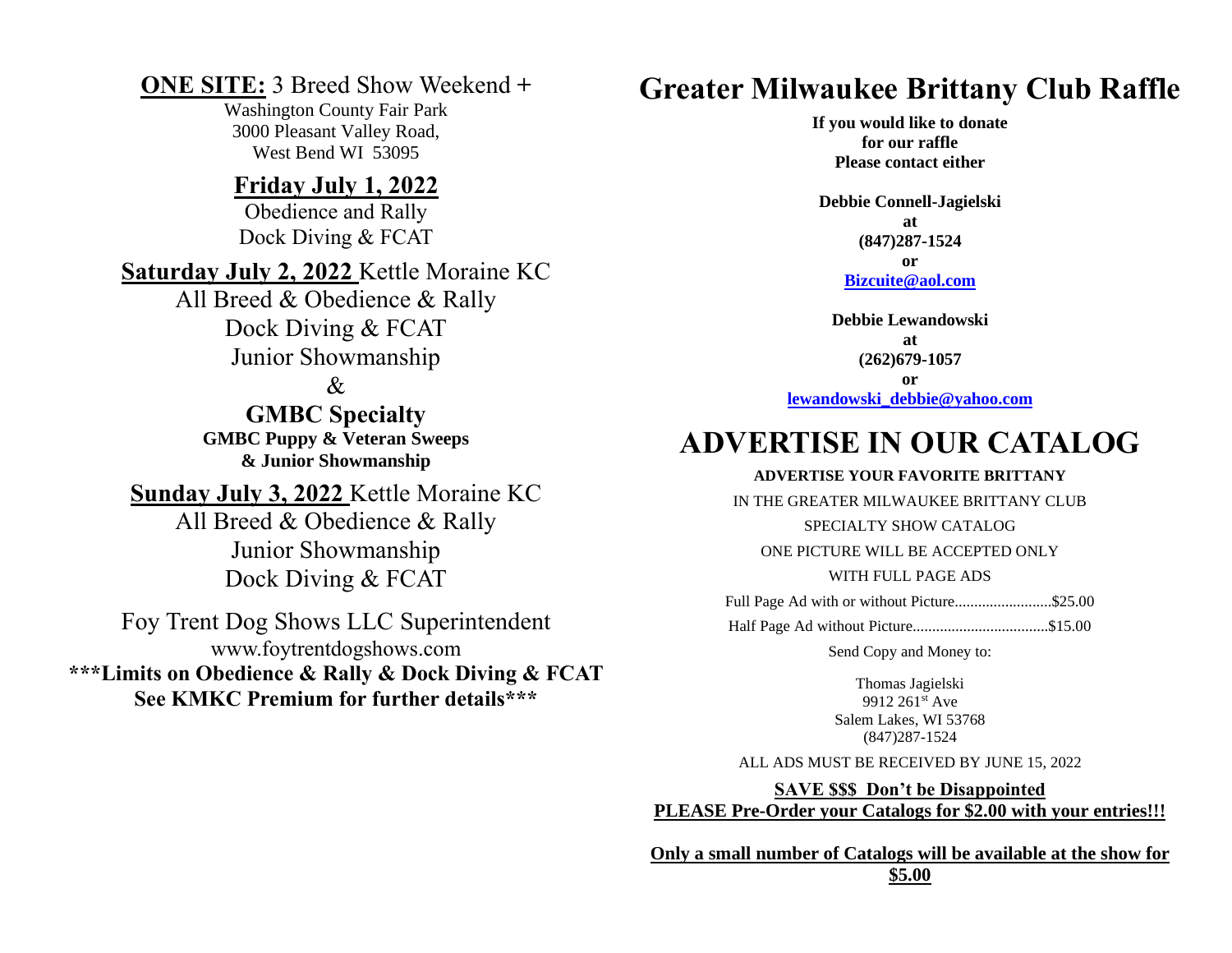#### **OFFICERS**

| Randy Weber  |
|--------------|
| Kim Thompson |

GMBC Club Secretary 5804 S.14<sup>th</sup> St. Milwaukee, WI 53221

### **SHOW COMMITTEE CHAIRMAN SHOW SECRETARY**

Debbie Connell-Jagielski Thomas W. Jagielski 9912 261<sup>st</sup> Ave 9912 261<sup>st</sup> Ave Salem Lakes, WI 53168-9336 Salem Lakes, WI 53168-9336 (847)537-6803 (847)537-6803 Trophies................................................... Becky Rao Hospitality……………………............... Committee Ring Steward…………………………...Tom Jagielski Grounds................................................... Committee Catalogue……………………………… Tom Jagielski Raffle…………………………………. Debbie Connell-Jagielski & Debbie Lewandowski & **Committee** First Aid.................................................. Dave Unti

#### **VETERINARIAN ON CALL**

Wisconsin Veterinary Referral Center 1381 N Port Washington Rd., Grafton, WI 53024 262-546-0249

**DIRECTIONS TO VET:** From Fair Park travel South on Highway 45. Take Hwy 60 East into Grafton, to Hwy W (Port Washington Road). Turn Right (South) onto Hwy. W (Port Washington Road) travel 1 block to the first stoplight (Schmit's Pavilion). Turn Right into Schmit's Pavilion. KVRC is the Southern-most unit in the Pavilion next to the Comfort Inn.

#### **\*EXHIBITORS PLEASE NOTE\* BE PREPARED FOR ANY WEATHER-HOT, COLD, RAIN**

- Show site **OUTSIDE GROUNDS** will be available after 2:00 p.m. Thursday, June 30, 2022.
- **ALL BUILDINGS** will be available at **8:00 am on Friday**
- **NO DOGS ALLOWED IN BUILDINGS UNTIL RINGS ARE SETUP AND VEHICLES HAVE BEEN REMOVED.**
- **All Doors will be locked at 10:00 pm Friday & Saturday**. The buildings will open at 6:00 a.m.on Saturday & Sunday. Dogs maybe left in buildings overnight, there is security. All dogs must be removed from the Show Site Immediately following Best In Show Judging on Sunday, July 3, 2022.
- AED ON SITE: Ziegler Building in Rotunda, Pavilion Building end of rotunda near bathroom Hallway.
- Exhibitors must pick up after their dogs at hotels and the Show Site. Failure to do so will result in disciplinary action.
- There will be absolutely no parking permitted in the unloading zones.
- ALL CRATES MUST BE STACKED. NO floor pads or BABY PLAYPENS permitted in grooming area.
- No dogs will be admitted through the main lobby (rotunda) of the building (a Fair Park policy).
- Admission will be charged at the parking lot entrance: \$5/vehicle per day (except RV's).
- No private x-pens in the building.
- No Baby strollers in the building.
- All exhibitors are expected to clean up their own grooming areas.
- All crates in the main building must be stackable. SOFT SIDED CRATES MAYBE USED AS TOPCRATES ONLY!!!
- NO PARKING PERMITTED IN ANY OF THE OUTBUILDINGS. THERE WILL BE LIMITED OUTDOORELECTRIC AVAILABLE IN DESIGNATED AREAS ONLY.
- **NO UNENTERED DOGS ARE ALLOWED IN SHOW BUILDINGS OR THE IMMEDIATE SHOW AREA.OBEDIENCE & RALLY WILL BE HELD IN THE NEWLY AIR-CONDITIONED SMALL ANIMAL BARN.**

**THERE WILL BE A SECURITY GUARD IN THE BUILDINGS OVERNIGHT FRIDAY & SATURDAY. SECURITY PROVIDED BY WEST BEND POLICE DEPARTMENT CRIME PREVENTION PATROL.**

#### **IMPORTANT COVID-19 INFORMATION**

An inherent risk of exposure to communicable diseases exists in any public place. Communicable diseases can be extremely contagious and/or lead to severe illness and death. Event attendees voluntarily assume all risks related to exposure to communicable diseases. It is incumbent upon event attendees to follow CDC and AVMA guidelines to prevent the spread of communicable diseases.

#### **COVID RULES AND GUIDELINES**

By entering this show, you accept the risk of contracting **COVID-19** or any other contagious illnessfrom this event. You agree that **KETTLE MORAINE KENNEL CLUB, INC.** is in no way responsible foryou or your family contracting **COVID-19** or any other contagious illness.

The club members, show chair and judge are not responsible for any illness exhibitors risk contracting by attending this event.

Posts/cones maybe used for figure 8s instead of a steward.

**IF YOU ARE ILL, DO NOT COME**! If you have been exposed to someone who has tested positive for COVID-19 in the last 14 days – **DO NOT COME!**

The club reserves the right to adjust the protocols pertaining to COVID-19 specific to this event.**SUGGESTED BEST PRACTICES FOR THE WELL-BEING OF DOG SPORT PARTICIPANTS** Please see:

[www.akc.org/press-center/covid-19-updates-from-the-american-kennel-club/](http://www.akc.org/press-center/covid-19-updates-from-the-american-kennel-club/)

#### **Official Photographer**

ALL PHOTOS WILL BE TAKEN AT THE BACKDROP ONLY Vicki Holloway, Holloway Photo [Hollowayphoto@mac.comP](mailto:Hollowayphoto@mac.com)hotos available for purchase at [www.Hollowayphoto.com](http://www.hollowayphoto.com/) (Only the Official Photographer will take win photos at their backdrop.)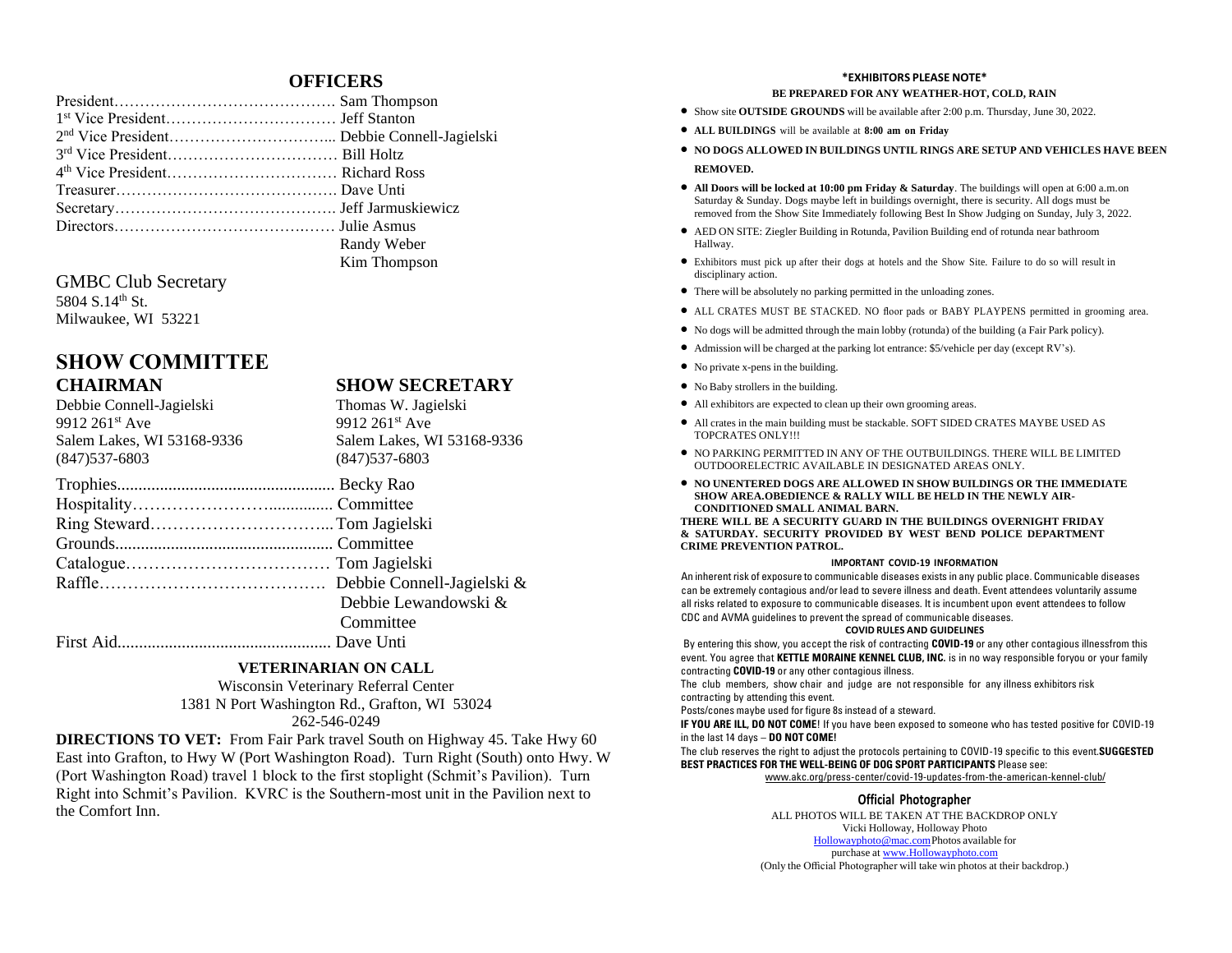#### **HOTELS – CALL EARLY**

| 101 Park Ave., Hartford, WI. 53027                                    |  |
|-----------------------------------------------------------------------|--|
|                                                                       |  |
| W227 N16890 Tillie Lake Ct., Jackson, WI. 53037                       |  |
|                                                                       |  |
| W188 N11020 Maple Road, Germantown, WI 53022                          |  |
|                                                                       |  |
| 2433 W Washington Street (Hwy 45 Exit 71), West Bend, WI 53095        |  |
|                                                                       |  |
| 900 Prospect Dr., Kewaskum, WI 53040                                  |  |
|                                                                       |  |
| 1539 Sumner Street (Hwy 45 at Hwy 60 Exit 63), Hartford, WI 53027     |  |
|                                                                       |  |
| N96 W17490 County Line Road (Hwy 41/45 Exit 52), Germantown, WI 53022 |  |
|                                                                       |  |
| W208 N16831 N Center St., Jackson, WI 53037                           |  |
|                                                                       |  |
| W177 N9675 Riverbend Ln. Germantown, WI. 53022                        |  |
|                                                                       |  |
| 1527 Sumner Street, Hartford, WI 53027                                |  |
| <b>ACCOMMODATIONS THAT DO NOT ACCEPTDOGS</b>                          |  |
|                                                                       |  |
| 2424 W Washington Street, West Bend, WI 53095                         |  |
|                                                                       |  |
| 2000 Gateway Court, West Bend, WI 53095                               |  |
|                                                                       |  |

### **Foy Trent is the Superintendent for Kettle Moraine KC Shows at the same site.**



### Foy Trent Dog Shows LLC

AKC Annually Licensed Superintendents: James Davis . Foy Trent . Susan W. Trent

P.O. Box C, Sturgeon, MO 65284 (573) 687-2101 FAX: (888) 685-8989 · www.foytrentdogshows.com

### **Check their premiums for Parking & Camping & Other Site Information…**

#### **ROUTES TO SHOW FROM NORTH & SOUTH-**

Take Hwy. 45 to PV (Pleasant Valley Road). Exit East 1/8 mile. Fairgrounds are on the North side of the road. Enter Bob Fish Drive. FROM EAST & WEST-Take Hwy. 60 to Hwy. 45. Go North on 45 for 2 miles. Exit PV (Pleasant Valley Road). Go East 1/8 mile to Bob Fish Drive. Follow signs for Parking or Unloading.

**ENTRANCE TO DOG SHOW IS ONLY OFF OF PLEASANT VALLEY (PV) NO ENTRANCE FROM HIGHWAY P**

#### **RESERVED GROOMING**

Conformation Rings will be in the Zeigler and Pavilion Buildings.KMKC will be offering a limited amount of Reserved Grooming in both buildings.

### **RESERVED GROOMING** will be on a **FIRST COME FIRST SERVED BASIS.**

There will be show and go crating available in both Buildings.

Free open grooming in the open air Sheep and Swine Building.

All crates must be stacked! Mesh crates may **ONLY** be used if stacked on top of other crates.

No rugs/mats, X-pens or Baby Playpens will be allowed. \_\_\_\_\_8' x 8' Space: \$50.00 each for the weekend limit of 3 per person

Name: \_\_\_\_\_\_\_\_\_\_\_\_\_\_\_\_\_\_\_\_\_\_\_\_\_\_\_\_\_\_\_\_\_\_\_\_\_\_\_\_\_\_\_\_\_\_

| $- + -$ | D <sub>max</sub> |  |
|---------|------------------|--|

City: \_\_\_\_\_\_\_\_\_\_\_\_ State: \_\_\_\_\_\_\_Phone: \_\_\_\_\_\_\_\_\_\_\_\_\_\_\_\_\_\_ Email: \_\_\_\_\_\_\_\_\_\_\_\_\_\_\_\_\_\_\_\_\_\_\_\_\_\_\_\_\_\_\_\_\_\_\_\_\_\_\_\_\_\_\_\_\_\_

PRIMARY BREED:

#### **Mail to: Tammy Szabo, 5826 St. Anthony Road, West Bend, WI 53090** Make checks payable to **Kettle Moraine Kennel Club, Inc**.

• No fax, email, walk-ins or telephone reservations can be accepted.

• No requests for a particular space or to be set up near someone else.

**• No Refunds for reserved grooming**

*If you would like an acceptance confirmation, please include a self-addressed, stamped envelope or legible email address.* 

#### Reservation deadline: June 15, 2022 or when space is full. **\*\*IF YOU HAVE RESERVED GROOMING AND DO NOT SHOW UP BY NOON ON SATURDAY OR MADE PRIOR ARRANGEMENTS WITH TAMMY YOUR SPACE WILL BE FORFITED, NO REFUNDS! \*\***

### **RV Parking**

- RVs are required to park in the RV Park \$45.00 per night; includes Water and Electric.
- There will be NO spaces near the Buildings (FAIR PARK RULE)
- Hookups available for 50 Amp, 30 Amp & 20 Amp Power and Water.
- Dump Stations and Showers are available on site.
- Those who pay at the gate will be charged a \$10.00 Gate fee.

#### DEADLINE: Reservations due by June 15, 2022

Please mail reservations to:

**KMKC - RV reservations** c/o Robin Barkhaus, 511 Emerald Ln, Hartford, WI 53027 **Make checks payable to: Kettle Moraine Kennel Club.** Email confirmation will be sent to you. If you have any questions, call 414-704-2404 or email *[wonderboy3044@yahoo.com](mailto:wonderboy3044@yahoo.com)*

|                        | Name and the contract of the contract of the contract of the contract of the contract of the contract of the contract of the contract of the contract of the contract of the contract of the contract of the contract of the c |  |
|------------------------|--------------------------------------------------------------------------------------------------------------------------------------------------------------------------------------------------------------------------------|--|
|                        | Address and the contract of the contract of the contract of the contract of the contract of the contract of the                                                                                                                |  |
|                        |                                                                                                                                                                                                                                |  |
|                        |                                                                                                                                                                                                                                |  |
|                        |                                                                                                                                                                                                                                |  |
| <b>Nights Parking:</b> | Thursday Friday Saturday Sunday L                                                                                                                                                                                              |  |
|                        |                                                                                                                                                                                                                                |  |

**If you would like to park with someone else mail RSVP together and include a note.Please circle your required amperage and make sure email address is legible. JUDGING ASSIGNMENTS**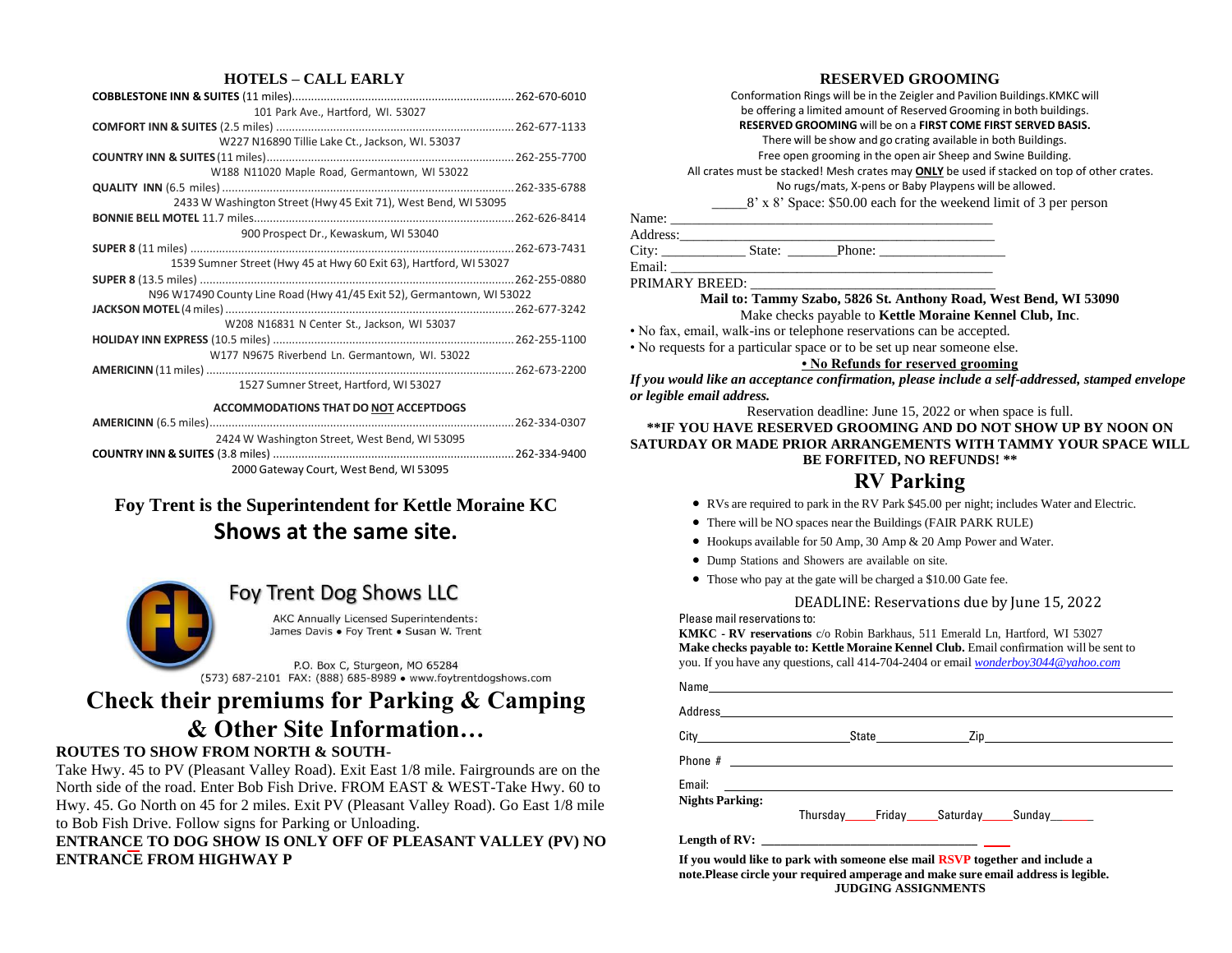**Saturday July 2, 2022 Breed: Harry H (Butch) Schulman** 4319 Cara Way, Louisville, KY 40299-4096

#### **Junior Showmanship & Dr. Bev Sigl Felten Puppy & Veteran Sweeps**:19822 W GOOD HOPE RD, LANNON, WI 53046-9775

#### **ENTRY FEES**

\$30.00 for the first entry of each dog in all Regular, Non-regular, and Best of Breed Classes except \$20.00 for puppies under 12 mos. \$20.00 for dogs entered in the Field Trial and Hunt Test Classes, and \$20.00 for dogs entered in the Veterans Class. Additional entry of same dog in Regular Classes is \$20.00. \$20.00 for all Junior Showmanship entries. \$20.00 for all Sweepstakes entries. All dogs entered in Sweepstakes must also be entered in a regular or Best of Breed class. Sweepstakes' entry must be indicated under "Additional Classes" on the entry form.

Fees include the \$.50 AKC recording fee and a \$3.00 AKC Event Service Fee on the first entry of a dog and the ABC \$2.00 fee for each entry.

Make checks payable to Greater Milwaukee Brittany Club. There will be a \$20.00 charge for NSF checks **SWEEPS COMPETITION**

| <b>DALED O COMILETITION</b>                                                                                               |
|---------------------------------------------------------------------------------------------------------------------------|
|                                                                                                                           |
|                                                                                                                           |
|                                                                                                                           |
|                                                                                                                           |
| <b>VETERAN SWEEPS COMPETITION</b>                                                                                         |
|                                                                                                                           |
|                                                                                                                           |
|                                                                                                                           |
| <b>JUNIOR SHOWMANSHIP COMPETITION</b>                                                                                     |
|                                                                                                                           |
|                                                                                                                           |
| Senior (Novice, Open, Master)  15 YRS. and Under 18 YRS.                                                                  |
| <b>BREED COMPETITION</b>                                                                                                  |
|                                                                                                                           |
|                                                                                                                           |
|                                                                                                                           |
| Amateur-Owner-Handler, Dog & Bitch                                                                                        |
| * Bred by Exhibitor Dog & Bitch                                                                                           |
| American Bred Dog & Bitch                                                                                                 |
| Open Dog & Bitch                                                                                                          |
| <b>NON-REGULAR CLASSES</b>                                                                                                |
| Veteran Dogs & Bitches (Champions 8 years of age and older.)                                                              |
| ** Field Trial Dog & Bitch                                                                                                |
| ***Hunt Test Dog & Bitch                                                                                                  |
| Winners of these classes are eligible to compete in the Best of Breed competition. *All dogs entered in the Bred-By Class |
|                                                                                                                           |

*must be individually registered with the AKC-The person handling the dog must be a breeder of record of the dog and an owner of record of the dog. To exhibit in this class, family members must be a breeder and owner of record. \*\*Field trial class for dogs that have FC or AFC, or have placed in an AKC-licensed or -member field trial within the last year***.** *\*\*\*Hunt Test Classes for dogs with a Hunt Test Title.*

#### **NOTICE TO EXHIBITORS**

The Greater Milwaukee Brittany Club may decline any entries for cause and may refuse to receive or may remove any dog on account of disease, viciousness or other cause and no one shall have any claim or recourse against the Greater Milwaukee Brittany club or any official thereof.

Dogs must be ready for judging. The judge need not wait for any dog holding up a class. Owners or agents alone are responsible for the presence of their dog in the ring.

Owners must clean up after dogs.

Effective for all shows held on or after July 1, 1980, dogs which according to their owner's records have completed the requirements for a championship after the closing of entries for the show, but whose championships are unconfirmed, may be transferred from one of the Regular Classes to the Best of Breed or Variety Competition, provided this transfer is made by the Superintendent or Show Secretary at least one-half hour prior to the start of any regular conformation judging at the show.

A recording fee of \$.50 will be required for each dog entered at any Licensed or Member Club Show, Obedience Trial or Tracking Test. This recording fee is to be collected by the Show-Giving Club and paid to the American Kennel Club. If a dog is entered in more than one class in the show, the recording fee is to be collected on the first entry only. (American Kennel Club Rule, Chapter 14, Section 2).

Owners are responsible for errors in making out entry forms, regardless of who may make such errors, and no entry fee will be refunded in event of such errors or cancellation of entries after the published closing date.

Entry Fees shall not be refunded if a dog is absent, disqualified, excused by Veterinarian or Judge, or barred from the competition by action of the show Committee. If because of riots, civil disturbances, or other acts beyond the control of the management it is impossible to complete the show, no refund of entry fee shall be made.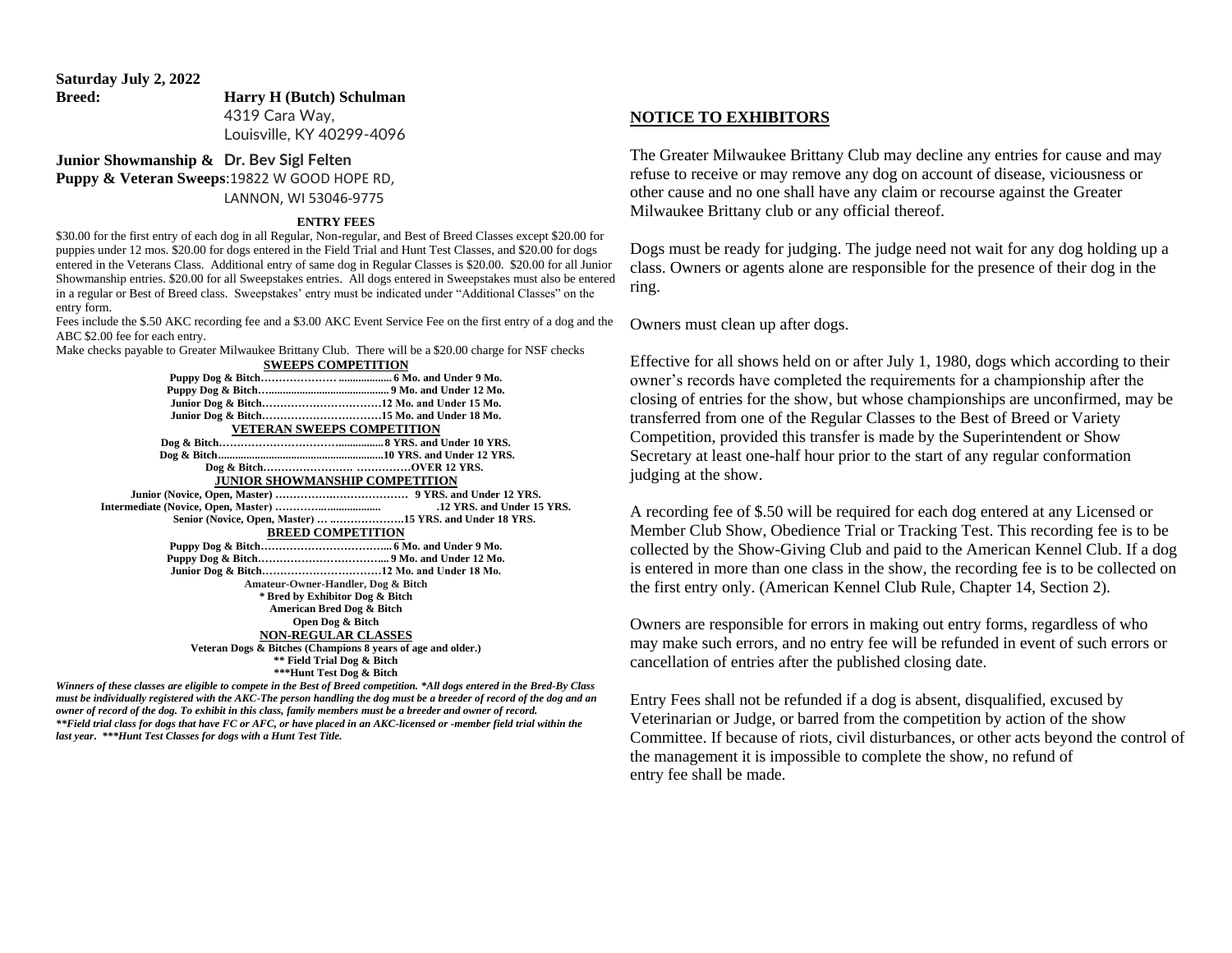#### SWEEPSTAKES CASH PRIZE

| Second in Each Sweepstakes Class 20% of Class Entry   |  |
|-------------------------------------------------------|--|
| Third in Each Sweepstakes Class  15% of Class Entry   |  |
| Fourth in Each Sweepstakes Class  10% of Class Entry  |  |
| GMBC retains 35% of Sweepstakes entries for expenses. |  |

#### **RIBBONS**

#### **REGULAR CLASSES**

|                                                 | <b>NON-REGULAR CLASSES</b> |
|-------------------------------------------------|----------------------------|
|                                                 |                            |
|                                                 |                            |
|                                                 |                            |
|                                                 |                            |
|                                                 |                            |
|                                                 |                            |
| Best of Opposite Sweeps/Veterans SweepsLavender |                            |
|                                                 | TDADHIRC                   |

#### **TROPHIES**

Trophies will be *Isle of Dogs* Products for the health and well-being of

#### dogs. **BREED** First in Each Regular Class……………………… \$15.00 Gift certificate from Isle of Dogs. 2<sup>nd</sup>-4<sup>th</sup> in each regular Class…………………… \$5.00 Gift certificate from Isle of Dogs. 1 st Veterans Dog & Bitch…………………. \$15.00 Gift certificate from Isle of Dogs. 2<sup>nd</sup>-4<sup>th</sup> in each Veteran Class………………… \$5.00 Gift certificate from Isle of Dogs. 1 st Field Trial Dog & Bitch………………. \$15.00 Gift certificate from Isle of Dogs. 2<sup>nd</sup>-4<sup>th</sup> in each Field Trial Class……………… \$5.00 Gift certificate from Isle of Dogs. 1<sup>st</sup> Hunt Test Dog & Bitch......................\$15.00 Gift certificate from Isle of Dogs. 2<sup>nd</sup>-4<sup>th</sup> in each Hunt Test Class....................\$5.00 Gift certificate from Isle of Dogs. Winners Dog & Bitch.............................\$35.00 Gift certificate from Isle of Dogs. Reserve Winners Dog & Bitch…………... \$25.00 Gift certificate from Isle of Dogs. Best of Winners……………………………………… \$60.00 Gift certificate from Isle of Dogs. Best of Breed…………………………………… \$75.00 Gift certificate from Isle of Dogs. Best of Opposite Sex............................. \$50.00 Gift certificate from Isle of Dogs. Select Dog & Bitch.............................\$25.00 Gift certificate from Isle of Dogs. **SWEEPS & VETERAN SWEEPS** First in Each Sweeps & Vet Sweeps Class... \$15.00 Gift certificate from Isle of Dogs. 2<sup>nd</sup>-4<sup>th</sup> in each Sweeps & Vet Sweeps Class. \$5.00 Gift certificate from Isle of Dogs. Best of Sweeps………………………….…. \$50.00 Gift certificate from Isle of Dogs. Best of Opposite Sweeps...........................\$40.00 Gift certificate from Isle of Dogs. Best of Veteran Sweeps……………………. \$40.00 Gift certificate from Isle of Dogs. Best of Opposite Veteran Sweeps…………. \$35.00 Gift certificate from Isle of Dogs. **JUNIOR SHOWMANSHIP**

| First in Each Juniors Class\$15.00 Gift certificate from Isle of Dogs.                 |  |
|----------------------------------------------------------------------------------------|--|
| $2nd$ -4 <sup>th</sup> in each Juniors Class\$5.00 Gift certificate from Isle of Dogs. |  |
|                                                                                        |  |

#### **OFFICIAL AMERICAN KENNEL CLUB ENTRY FORM**

SATURDAY July 2, 2022, EVENT #2022116004 Washington County Fair Park, 3000 Pleasant Valley Road, West Bend, WI 53095

**Entry Fee**: \$30.00 (including \$.50 recording fee and a \$3.00 AKC Event Service fee) for the first entry of each dog in all Regular and Best of Breed Classes except \$20.00 for puppies under 12 mos. and \$20.00 for dogs entered in the Field Trial, Hunt Test and Veterans Class. Additional entry of same dog in Regular Classes is \$20.00. Juniors \$20.00. All Sweeps \$20.00.

**Entries Close**: Wednesday, 6/15/22 at 7:00 pm CDST at the home of the Show Sec. after which entries cannot be accepted, cancelled, or substituted except as provided for by the AKC**. Mail Entries** with correct fees to the Show Secretary, Tom Jagielski, 9912 261<sup>st</sup> Ave., Salem Lakes, WI 53168 Make **checks payable** to Greater Milwaukee Brittany Club.

#### **SATURDAY July 2, 2022**

I Enclose \$\_\_\_\_\_\_\_\_\_\_\_\_\_for entry fees and \$\_\_\_\_\_for\_\_\_\_\_Catalogs (\$2.00/Catalog). IMPORTANT - Read Carefully Instructions on Reverse Side Before Filling Out. Numbers in the boxes Indicate sections of the instructions relevant to the information needed in that box. (PLEASE PRINT)

| <b>BREED</b>                                          | <b>BRITTANY</b>                                                                                                                                            |                                   | VARIETY (1) |                    | <b>SEX</b>                                                                                                                                                                                                                                                                                                                                                                                                                                                                                                                                                                                                                                                                                                                                                                                                                                                                                                                                                                   |
|-------------------------------------------------------|------------------------------------------------------------------------------------------------------------------------------------------------------------|-----------------------------------|-------------|--------------------|------------------------------------------------------------------------------------------------------------------------------------------------------------------------------------------------------------------------------------------------------------------------------------------------------------------------------------------------------------------------------------------------------------------------------------------------------------------------------------------------------------------------------------------------------------------------------------------------------------------------------------------------------------------------------------------------------------------------------------------------------------------------------------------------------------------------------------------------------------------------------------------------------------------------------------------------------------------------------|
| DOG SHOW CLASS (2)(3)                                 |                                                                                                                                                            |                                   |             | CLASS (3) DIVISION |                                                                                                                                                                                                                                                                                                                                                                                                                                                                                                                                                                                                                                                                                                                                                                                                                                                                                                                                                                              |
| ADDITIONAL<br><b>CLASSES</b><br>Name of (See Back)    |                                                                                                                                                            | <b>OBED TRIAL</b><br><b>CLASS</b> |             | JR. SHOW           | CLASS                                                                                                                                                                                                                                                                                                                                                                                                                                                                                                                                                                                                                                                                                                                                                                                                                                                                                                                                                                        |
| <b>FULL NAME</b><br>OF DOG                            | Junior Handler (if any) Show that the state of the state of the state of the state of the state of the state o                                             |                                   |             |                    | AKC REG. NO.                                                                                                                                                                                                                                                                                                                                                                                                                                                                                                                                                                                                                                                                                                                                                                                                                                                                                                                                                                 |
| DATE OF BIRTH                                         |                                                                                                                                                            |                                   |             |                    | PLACE OF BIRTH                                                                                                                                                                                                                                                                                                                                                                                                                                                                                                                                                                                                                                                                                                                                                                                                                                                                                                                                                               |
| <b>Breeder</b>                                        |                                                                                                                                                            |                                   |             |                    |                                                                                                                                                                                                                                                                                                                                                                                                                                                                                                                                                                                                                                                                                                                                                                                                                                                                                                                                                                              |
| Sire                                                  |                                                                                                                                                            |                                   |             |                    |                                                                                                                                                                                                                                                                                                                                                                                                                                                                                                                                                                                                                                                                                                                                                                                                                                                                                                                                                                              |
| Dam                                                   |                                                                                                                                                            |                                   |             |                    |                                                                                                                                                                                                                                                                                                                                                                                                                                                                                                                                                                                                                                                                                                                                                                                                                                                                                                                                                                              |
|                                                       | Actual Owners (4) Manual Communication of the Communication of the Communication of the Communication of the Co                                            |                                   |             |                    |                                                                                                                                                                                                                                                                                                                                                                                                                                                                                                                                                                                                                                                                                                                                                                                                                                                                                                                                                                              |
|                                                       |                                                                                                                                                            |                                   |             |                    |                                                                                                                                                                                                                                                                                                                                                                                                                                                                                                                                                                                                                                                                                                                                                                                                                                                                                                                                                                              |
| City<br>Name of Owner's Agent<br>(If Any) At the Show | entry is submitted for the acceptance on the foregoing representation and agreement.<br>Signature of owner or his agent duly authorized to make this entry |                                   |             |                    | <b>State</b> State <b>State</b> State <b>State</b> State <b>State</b> State <b>State</b> State <b>State</b> State <b>State</b> State <b>State</b> State <b>State</b> State <b>State</b> State <b>State</b> State <b>State</b> State <b>State</b> State <b>State</b> State State State State State St<br>I CERTIFY that I am the actual owner of the dog, or that I am the duly authorized agent of the actual owner whose name I have<br>entered above. In consideration of the acceptance of this entry, I (we) agree to abide by the rules and regulations of The<br>American Kennel Club in effect at the time of this show or obedience trial, and by any additional rules and regulations appearing<br>in the premium list for this show or obedience trial or both, and further agree to be bound by the Agreement printed on the<br>reverse side of this entry form. I (we) certify and represent that the dog entered is not a hazard to persons or other dogs. This |
|                                                       | Telephone____________________________                                                                                                                      |                                   |             |                    | Pers. ID Code #                                                                                                                                                                                                                                                                                                                                                                                                                                                                                                                                                                                                                                                                                                                                                                                                                                                                                                                                                              |

E-Mail Address\_\_\_\_\_\_\_\_\_\_\_\_\_\_\_\_\_\_\_\_\_\_\_\_\_\_\_\_\_\_\_\_\_\_\_\_\_\_\_\_\_\_\_\_\_\_\_\_\_\_\_\_\_\_\_\_\_\_\_\_\_\_\_\_\_\_\_\_\_\_\_\_\_\_\_\_\_